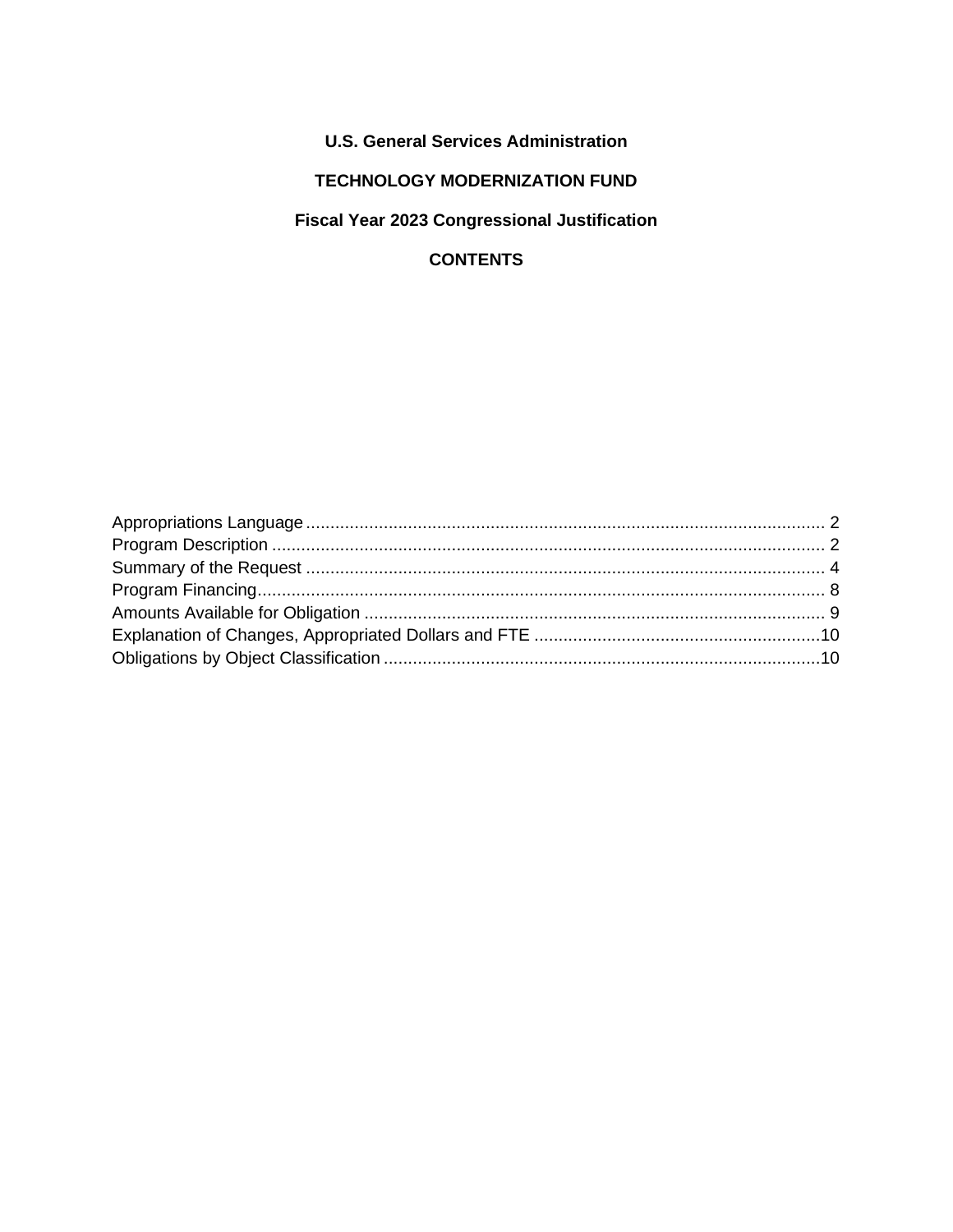#### **Appropriations Language**

*For carrying out the purposes of the Technology Modernization Fund, as authorized by section 1078 of subtitle G of title X of the National Defense Authorization Act for Fiscal Year 2018 (Public Law 115-91;40 U.S.C. 11301 note), \$300,000,000 to remain available until expended.* 

#### <span id="page-1-0"></span>**Program Description**

The Federal Government spends approximately \$90 billion annually on information technology (IT) systems and even more on IT-related grants to state, local, tribal and territorial governments, yet IT modernization remains challenging. It can be difficult for agencies to fund large, multi-year modernizations or to address urgent cybersecurity needs within their annual IT budget. The Technology Modernization Fund (TMF) is a revolving fund that helps finance Federal agencies' transition from antiquated legacy information technology (IT) systems to more effective, secure, and modern IT platforms. It represents a new and smarter model for funding and overseeing IT modernization projects since it a) relies on technical experts to review requests and oversee performance; b) invests money in smaller, incremental amounts based on the value being delivered; c) allows agencies to request money in a way that is better aligned with the fast pace of change in technology, especially around cybersecurity; and d) provides agencies with flexible repayment terms and incentivizes the development of shared and reusable services across Government.

The National Defense Authorization Act for Fiscal Year 2018 (Public Law 115-91), Subtitle G– Modernizing Government Technology (MGT) Act, Section 1078 established the TMF and Technology Modernization Board (TMF Board or Board). The TMF is administered by the U.S. General Services Administration (GSA) in accordance with recommendations made by the interagency TMF Board established by the MGT Act. The Board is chaired by the Administrator of the Office of Electronic Government and comprises six additional voting members, delineated in the Act, possessing expertise in IT development, financial management, cybersecurity, privacy, and acquisition. Additionally, alternate Board members provide further expertise and can stand in as a voting Board member. The MGT Act authorizes the TMF to transfer appropriations and collections in the TMF to other agencies as determined by the TMF Board. The American Rescue Plan Act of 2021 (Public Law 117-2) added an additional \$1 billion appropriation to the TMF.

In accordance with guidance from the Office of Management and Budget (OMB), the Board rigorously reviews agency modernization proposals and prioritizes projects that support cross-Government collaboration via scalable services, address urgent cybersecurity needs, modernize high-priority systems, and improve a citizen's ability to easily access Government services via public-facing digital services. To maintain a focus on delivering impact, the Fund will invest in a diverse portfolio of projects which have varying levels of repayment flexibility and expects to recover a portion of the funds.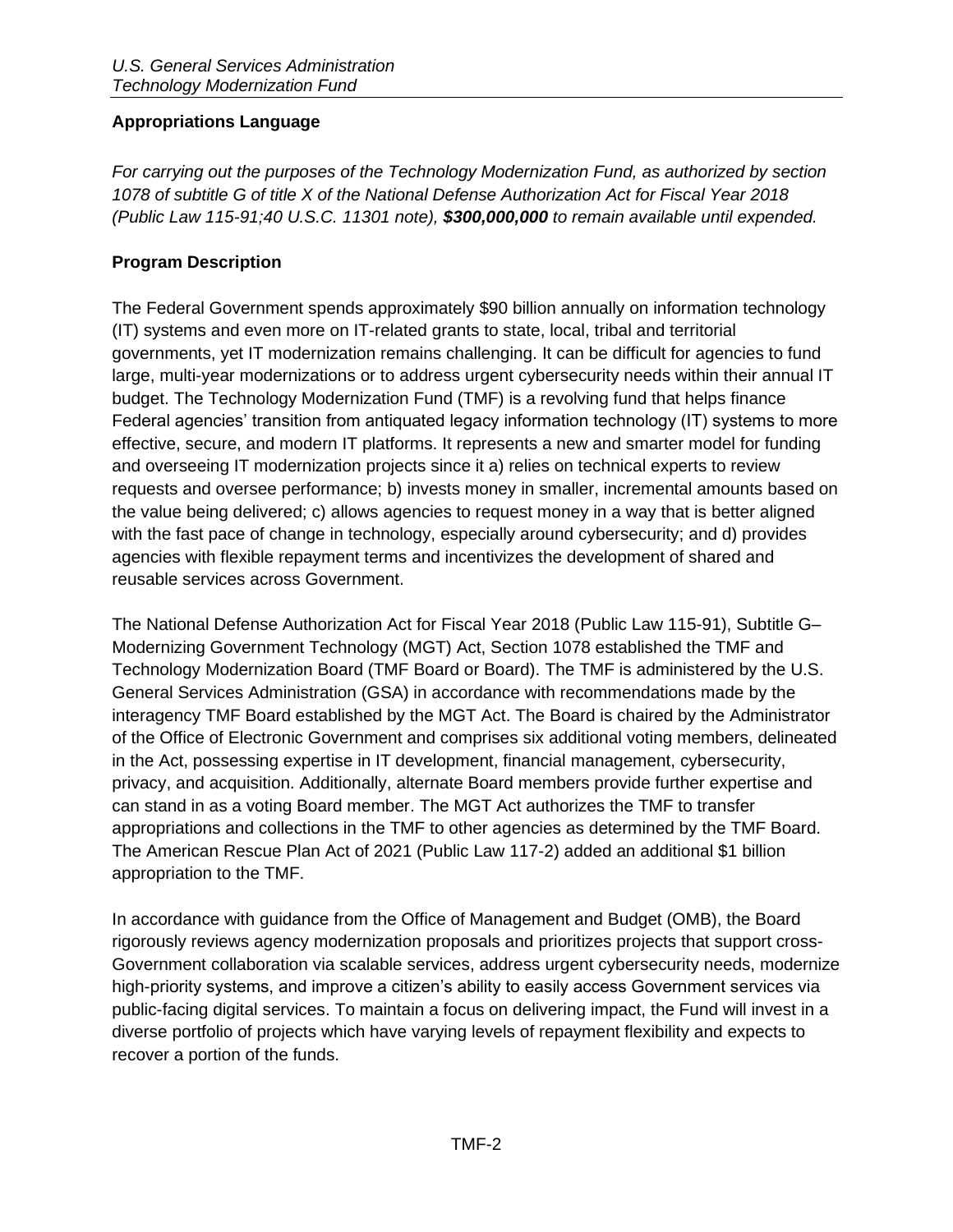The MGT Act provides the GSA Administrator and OMB Director with the authority to establish and amend the terms of repayment to the TMF. Extending repayment flexibility to agencies gives the Fund the ability to make smart investments and maximize the benefit to the Government and public. It allows the Fund to continue investing in projects with (i) the highest probability of success and (ii) the highest value to the public and/or highest impact cybersecurity outcomes, regardless of whether cost savings are expected. Repayment can range from full repayment on investments with direct cost savings, such as replacing a legacy system with one that can be operated and maintained more efficiently, to minimal repayment for proposals that tackle the most urgent cybersecurity and modernization problems facing our Government, and where cost savings are not easily realized by the proposing agency.

The GSA Administrator, in consultation with the Board and Director of OMB, is responsible for continuous oversight of funded projects to ensure success. Additionally, if requested, technical experts are paired with specific projects on a reimbursable basis to help them execute the projects quickly and successfully. All funding is provided in increments based on agile development practices and is subject to agencies achieving planned project milestones.

Ultimately, retiring or modernizing vulnerable and inefficient legacy IT systems will make agencies more secure and yield savings in time and budget. Absent immediate action, the cost to operate and maintain legacy systems will continue to grow while cybersecurity vulnerabilities and other mission risks grow. As a means of addressing these pressing challenges, the TMF is an important step in changing the way the Federal Government manages its IT portfolio.

Prior to 2021, the Board reviewed more than 50 project proposals requesting over \$550 million; this resulted in 11 approved projects representing \$89 million in active investments. Since the American Rescue Plan (ARP) was enacted, the Board has received over 130 proposals from over 60 Federal agencies and components requesting more than \$2.5 billion in funding. The TMF has supported nine new modernization projects totaling nearly \$320 million<sup>1</sup> since receiving the ARP appropriation. With existing proposals in the pipeline and new proposals received on a rolling basis, the TMF plans to allocate the majority of remaining ARP funds and announce additional investment rounds in FY 2022.

Projects funded through the Technology Modernization Fund have had a significant impact on improving the public's experience and expanding shared services throughout the Government, better utilizing taxpayer money. Modernization efforts like the Department of Labor's (DOL) Labor Certification Modernization project allowed the department to digitize a previously expensive, paper-based process which not only generated savings for DOL, but also improved efficiency for partnering agencies like the U.S. Department of Agriculture (USDA) and U.S. Citizen and Immigration Services (USCIS). In fact, the USDA's Farmers.gov Portal project, also funded through the TMF, allowed USDA to add connections to the new DOL system for farmers and producers to improve citizen end-user experience and increase overall transparency.

<sup>&</sup>lt;sup>1</sup>Figure does not include classified proposals. If you have questions about a classified project, please contact tmf@gsa.gov.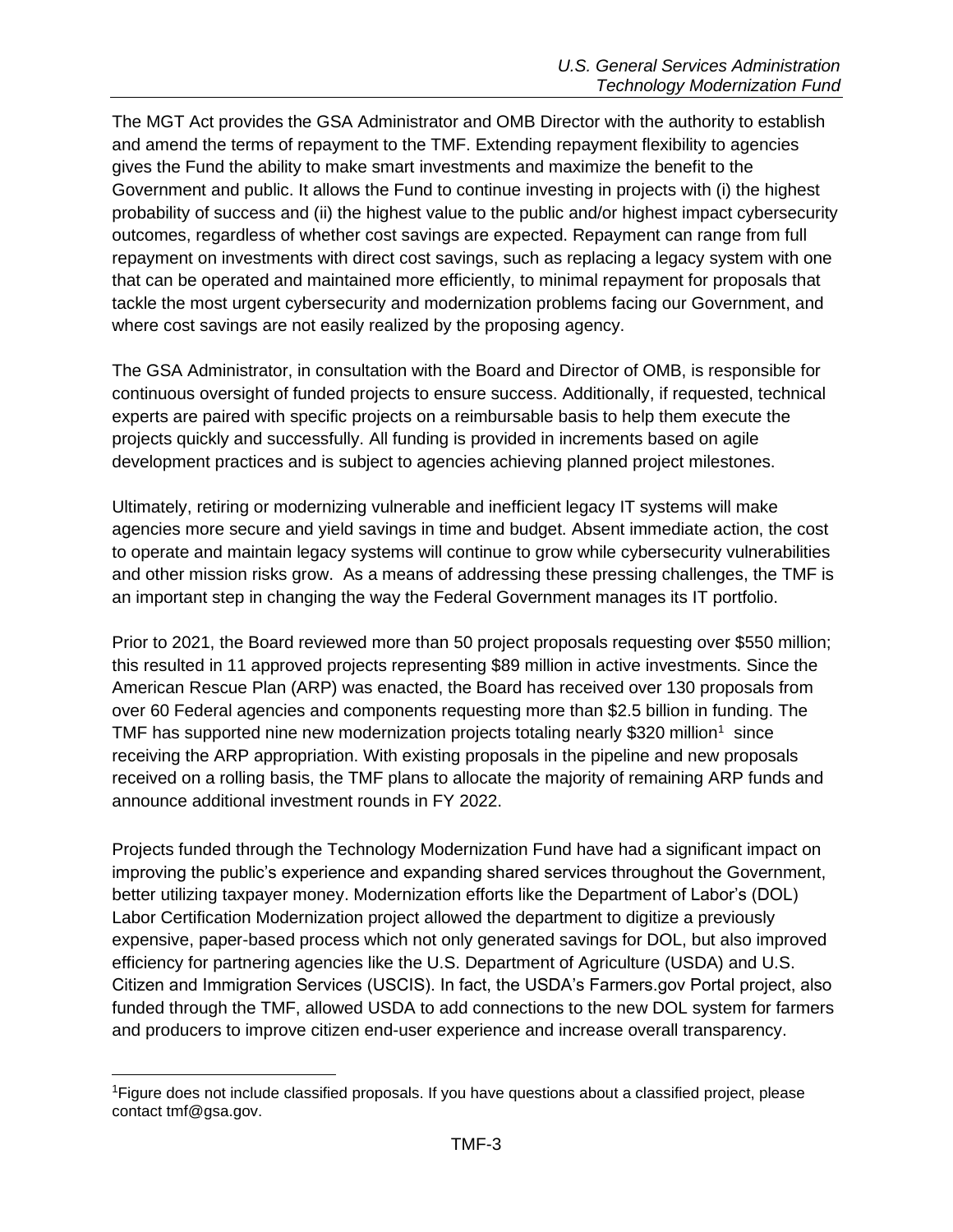Though the TMF only accepts project proposals from Federal agencies, projects like the Equal Employment Opportunity Commission's (EEOC) Charge and Case Management System Modernization effort can directly impact state, local, tribal, and territorial agencies as well. EEOC used TMF funds to improve a 19 year old legacy system that is also used by 92 Fair Employment Practice Agencies (FEPAs, state or local equivalents to the EEOC), with many using the EEOC tool as their system of record.

Looking ahead, the most recent TMF investments aim to support three agencies (Department of Education, Office of Personnel Management, and the General Services Administration) in accelerating their migration to an Advanced Cybersecurity and Infrastructure Security Agency (CISA) maturity model, and tackling critical zero trust architecture (ZTA) modernization initiatives. Login.gov's project will advance the cybersecurity posture for the anticipated 32+ million active users who access over 200 services spanning 27 Federal agencies, while DHS's Southwest Border Technology Integration Program (TIP) will use data and technology to more efficiently, effectively, and humanely process noncitizens encountered at our Southwest Border. These efforts will reduce technical debt and duplication of work incurred by agencies across the Federal Government, and improve cross-agency collaboration. The TMF also recently announced \$9M in investments to modernize key systems, transform operations, and safeguard Americans' personal data at two small Federal agencies – the U.S. Postal Regulatory Commission and the Selective Service System.

Given the ever-increasing number of cybersecurity threats facing the Federal Government, the huge demand for technology modernization investment across the Federal enterprise, agencies' ongoing modernization needs, and the new technology standards being issued across Government, the \$300 million requested herein is an additional installment needed to build on the smart, cost-effective, timely, and results driven approach used by the TMF to help agencies deliver high priority modernization projects with real, cross-Government and citizen-facing impact.

### <span id="page-3-0"></span>**Summary of the Request**

The FY 2023 request for the TMF is \$300 million for transfers and support given to agencies in support of projects selected by the Board, and for services and work related to the administration of the Fund. Additional funding in FY 2023 will allow the TMF to meet significant unmet demand shown for the fund, continue to tackle more complex, impactful, Governmentwide IT modernization efforts, and appropriately scale operations to address modernization and cybersecurity needs at significant scale. Additional annual appropriations are critical to build on the investment funding necessary to address the size and scale of the Federal Government's IT modernization and cybersecurity needs.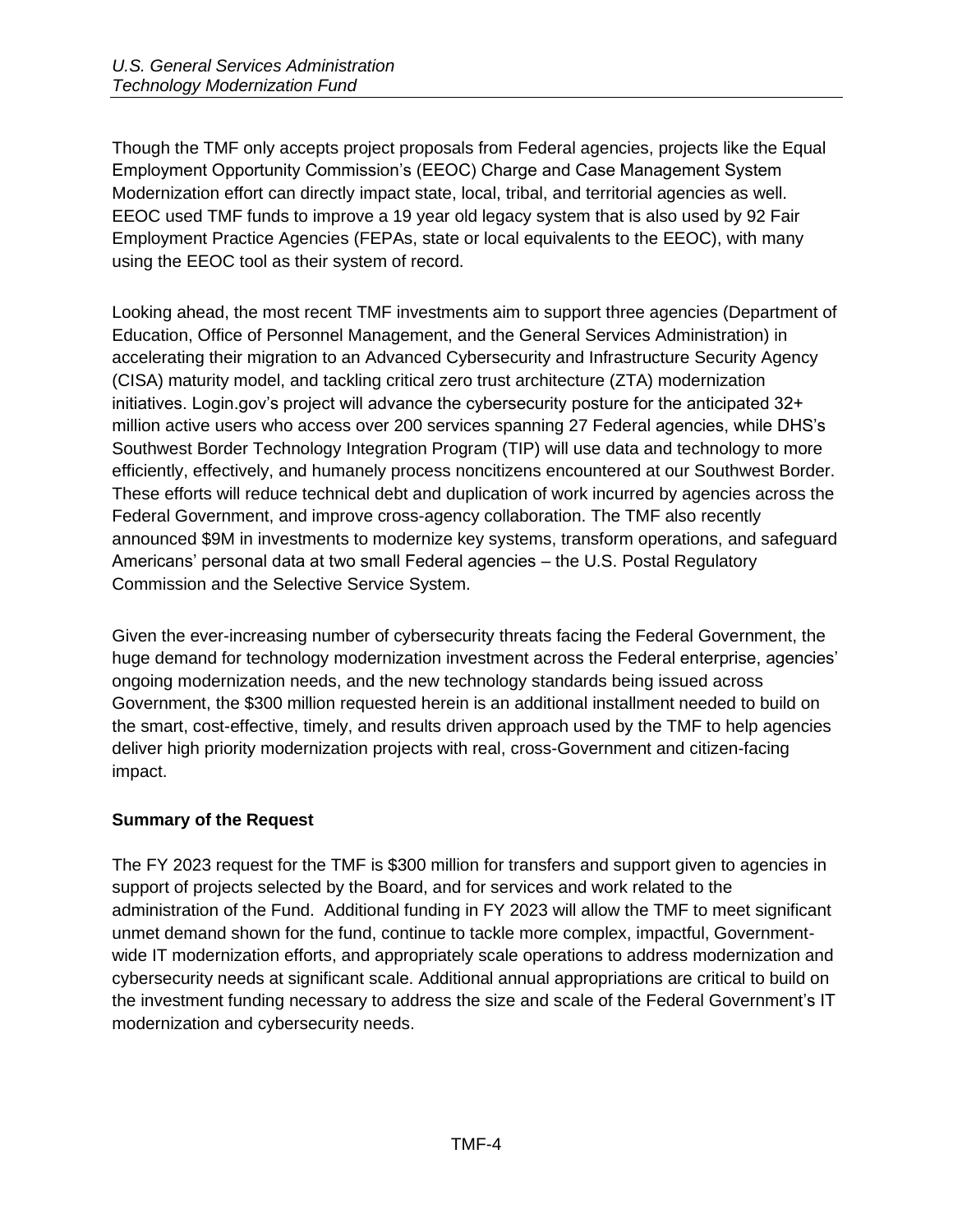The pervasive use of legacy IT systems and infrastructure results in increased cybersecurity risks to Federal IT systems, inadequate services for the American people and businesses, and increased costs to operate and maintain aging systems. Absent action to modernize systems, the cost to operate and maintain legacy systems will continue to increase while cybersecurity vulnerabilities and other risks grow.

The TMF is designed to improve the management and oversight of IT modernization investments, allowing agencies to move to more secure, efficient, and accessible IT systems and infrastructure, such as cloud and shared services built with the end-user experience in mind, while also establishing stronger mechanisms for Federal agencies to regularly refresh their IT systems based on modern technologies. A priority will be placed on proposals that invest in:

- **Modernizing high priority systems:** The Fund will support investments that modernize and support priority agency assets and services. This may include systems already designated as High Value Assets (HVAs) that have significant impact, or longstanding security issues.
- **Cybersecurity:** The Fund will support investments that move the Government to a consistent baseline of maturity in cybersecurity and privacy protections, including addressing gaps uncovered in critical incidents. This may include identity, credential, and access management, as well as moving towards a "zero trust" architecture – while maintaining the capabilities and performance that agencies need to deliver modern services and succeed at their mission.
- **Public-facing digital services:** The Fund will support the creation or modernization of digital services with demonstrable benefits to increasing access and equity, reducing fraud, and improving service delivery. Many such services were highlighted in the Customer Experience Executive Order (E.O. 14058)<sup>2</sup>.
- **Cross-Government collaboration / scalable services:** The Fund will support publicfacing or agency-facing shared services, including technical infrastructure that can offer agency technology teams a scalable, secure foundation for the rapid creation and modernization of digital services across multiple Departments and Agencies.

IT modernization can generate significant long-term cost savings and improvements in cybersecurity and service delivery, but agencies are not always able to fund the investments upfront. The TMF provides a central pool of working capital funding dedicated to IT modernization, and the Board provides a mechanism to prioritize, distribute, and oversee those resources to address the most urgent IT modernization projects across the Federal Government.

<sup>2</sup>https://www.federalregister.gov/documents/2021/12/16/2021-27380/transforming-federal-customerexperience-and-service-delivery-to-rebuild-trust-in-government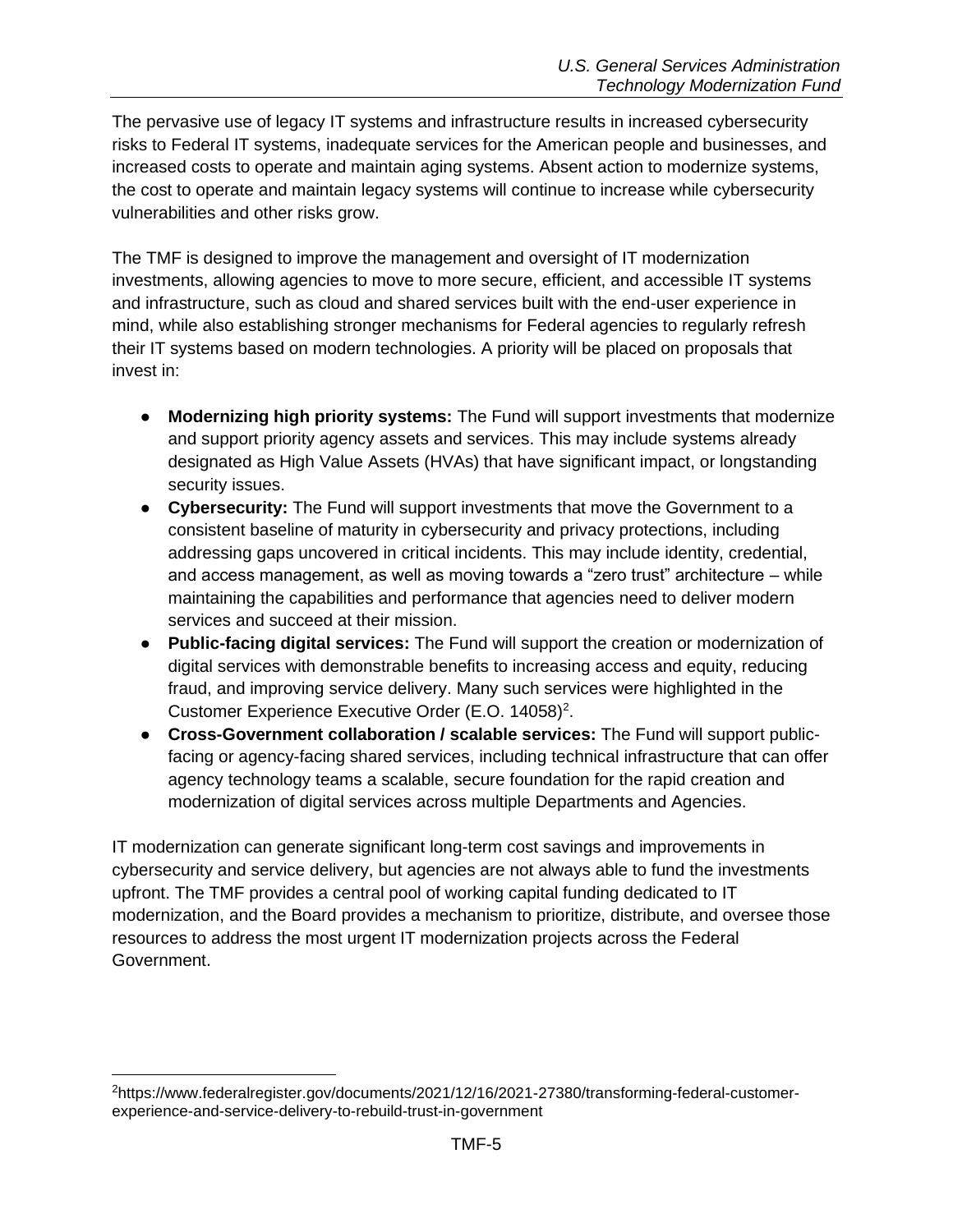The TMF strengthens the ability of the Federal Government to strategically prioritize investments across the Government, ensuring the TMF supports projects with the greatest Government-wide impact. The Board evaluates and prioritizes agencies' investment proposals according to criteria established by the Board. The criteria include the risks of continuing to operate the legacy IT system, the capacity to reuse the modernized platform, improved user experience and service delivery, and potential cost savings. GSA assists in the evaluation of proposals and ongoing monitoring of projects receiving TMF funds.

The TMF provides up-front funding for modernization investments that agencies will repay (in full or in part) over a period of up to five years unless otherwise approved or altered by GSA and OMB. This enables agencies to amortize non-recurring up-front costs and more appropriately plan for retirement, replacement, and modernization of legacy systems. The TMF Board makes an investment and funding recommendation for the entire project; however, funding for all projects is incremental and each transfer is tied to the completion of agreed-upon, outcomebased milestones. The funding for the entire project is then set aside to ensure availability for subsequent phases through completion. This approach ensures that agencies employ agile project and development techniques, to prevent sunk costs and focus on project success.

In addition to providing agencies with a financing solution, the TMF also allows GSA and OMB to serve as a strategic investor that brings both funding and technical expertise to agencies allowing them to scale solutions more quickly. By pooling resources and expertise together, the TMF is able to facilitate collaboration between agencies and serve as a catalyst for change. For example, the TMF created a Zero-Trust cohort after awarding funding to three agencies to implement the Zero-Trust security framework within their IT environments. This cohort meets regularly to share findings and leverage best practices to accelerate improvements to the Government's security posture. By continuing to fund the TMF at the requested level, Congress, GSA, and OMB can create more opportunities to create shared learning environments between different parts of the Federal Government to address common IT challenges.

OMB and the TMF PMO continuously work with agencies to identify additional high-return, highimpact proposals for Board consideration, and there is a strong interest across Government to accelerate modernization and cybersecurity work via up-front funding through the TMF. Detailed information about each project the TMF Board has awarded, including funds transfers and project status, are available on the TMF website, https://tmf.cio.gov.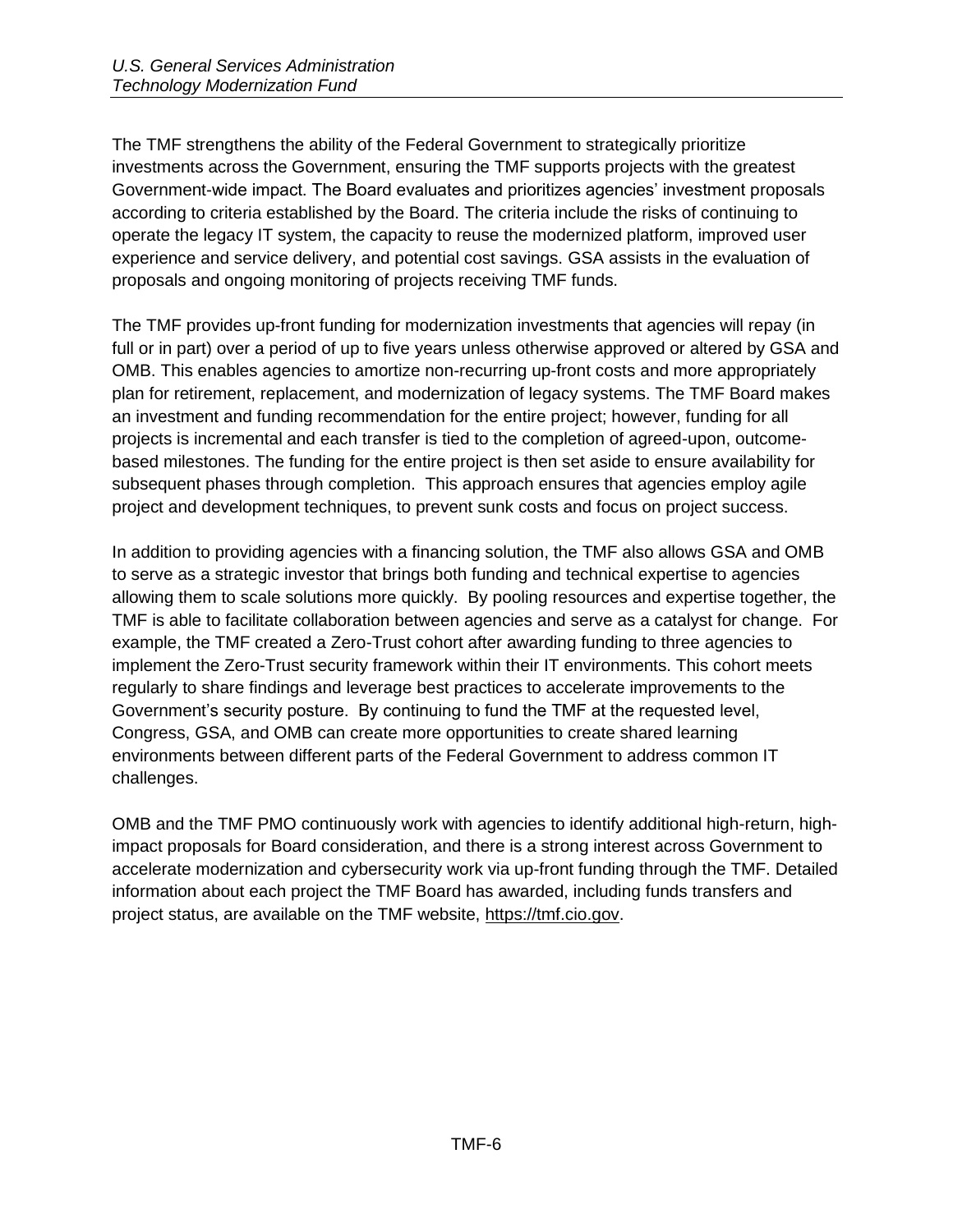| Projects Approved by the Board                 | Project            |
|------------------------------------------------|--------------------|
| FY 2018 Projects                               | <b>Allocations</b> |
| US Department of Energy                        |                    |
| <b>Enterprise Cloud E-Mail</b>                 | \$2,436            |
| US Department of Agriculture                   |                    |
| Farmers.gov Customer Experience Portal         | \$4,000            |
| US Department of Housing and Urban Development |                    |
| Mainframe Migration                            | \$13,850           |
| FY 2018 Projects Subtotal                      | \$20,286           |
| Projects Approved by the Board                 | Project            |
| FY 2019 Projects                               | <b>Allocations</b> |
| US Department of Labor                         |                    |
| Labor Certificate Processing Modernization     | \$3,500            |
| US General Services Administration             |                    |
| Application Modernization                      | \$9,817            |
| US Department of Agriculture                   |                    |
| Infrastructure Optimization and Cloud Adoption | \$500              |
| US General Services Administration             |                    |
| NewPay Implementation                          | \$7,317            |
| FY 2019 Projects Subtotal                      | \$21,134           |
| Projects Approved by the Board                 | Project            |
| FY 2020 Projects                               | <b>Allocations</b> |
| <b>Equal Employment Opportunity Commission</b> |                    |
| Charge and Case Management Modernization       | \$4,000            |
| US Department of Agriculture                   |                    |
| <b>Specialty Crops</b>                         | \$8,000            |
| Department of Homeland Security                |                    |
| Customs and Border Protection ACE Collections  | \$15,000           |
| FY 2020 Projects Subtotal                      | \$27,000           |
| No New Projects in FY 2021                     |                    |
|                                                | Project            |
| FY 2022 Projects                               | <b>Allocations</b> |
| US Department of Labor                         |                    |
| Data Modernization                             | \$9,600            |
| FY 2022 Projects Subtotal                      | \$9,600            |
| Grand Total FY 2018 - FY 2022                  | $$78,020]_3$       |

<sup>&</sup>lt;sup>3</sup> Detailed information about each project the TMF Board has awarded, including funds transfers and project status, are available on the TMF website, https://tmf.cio.gov.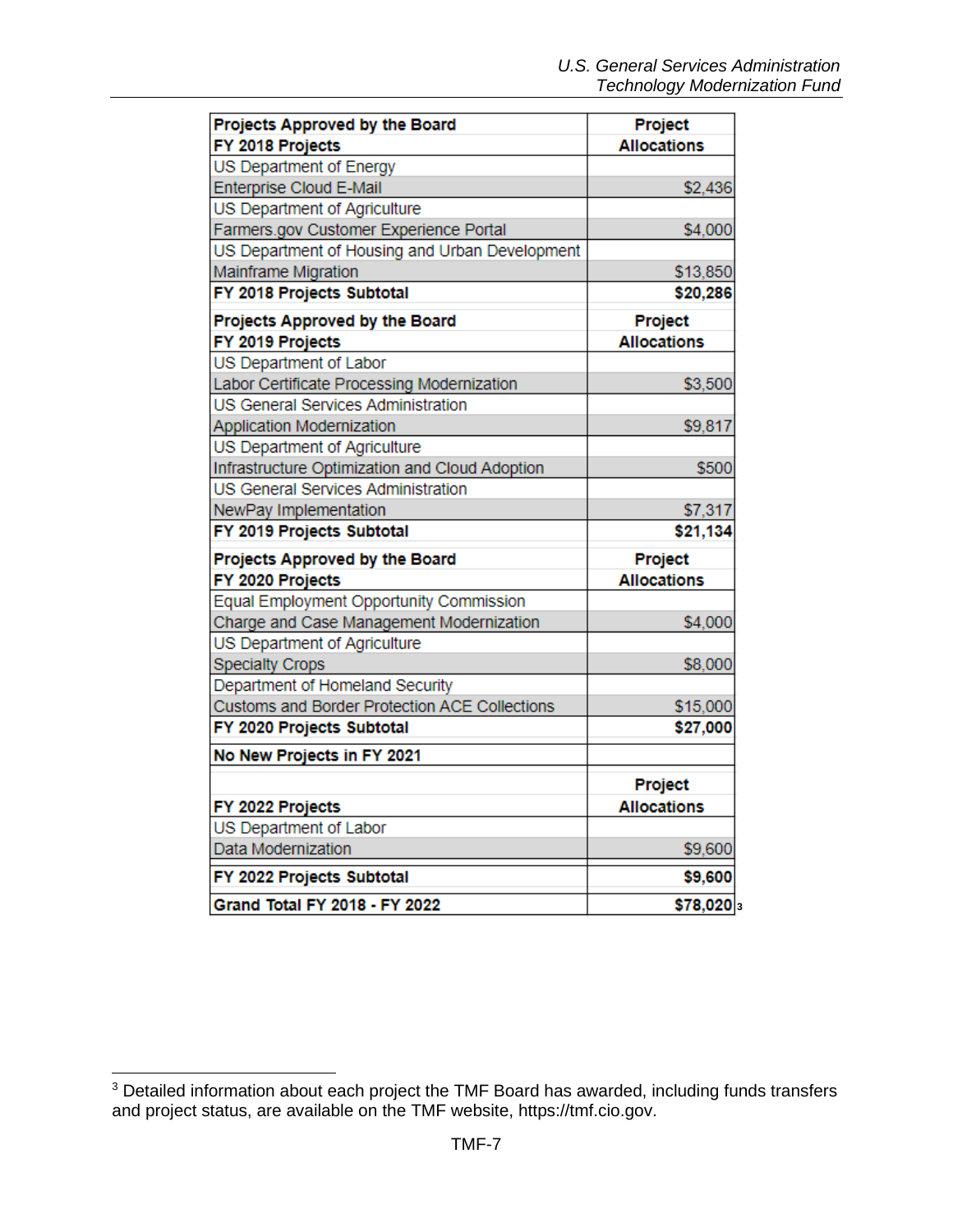| American Rescue Plan Act                                                        |    |                    |  |  |  |  |
|---------------------------------------------------------------------------------|----|--------------------|--|--|--|--|
| Projects Approved by the Board<br>Project                                       |    |                    |  |  |  |  |
| FY 2022 Projects                                                                |    | <b>Allocations</b> |  |  |  |  |
|                                                                                 |    |                    |  |  |  |  |
| Classified Proposal*                                                            |    |                    |  |  |  |  |
| US General Services Administration                                              |    |                    |  |  |  |  |
| GSA MAX.gov                                                                     | \$ | 14,500             |  |  |  |  |
| US General Services Administration                                              |    |                    |  |  |  |  |
| <b>GSA Advancing Zero Trust</b>                                                 | \$ | 29,802             |  |  |  |  |
| <b>US General Services Administration</b>                                       |    |                    |  |  |  |  |
| GSA Log.in gov                                                                  | \$ | 187,050            |  |  |  |  |
| US Department of Homeland Security                                              |    |                    |  |  |  |  |
| Southwestern Border                                                             | \$ | 50,000             |  |  |  |  |
| US Department of Office of Personnel                                            |    |                    |  |  |  |  |
| Zero Trust Networking                                                           | \$ | 9,900              |  |  |  |  |
| US Department of Education                                                      |    |                    |  |  |  |  |
| Zero Trust Architecture                                                         | \$ | 20,000             |  |  |  |  |
| U.S. Postal Regulatory Commission                                               |    |                    |  |  |  |  |
| <b>IT Modernization</b>                                                         | \$ | 2,645              |  |  |  |  |
| U.S. Selective Service System                                                   |    |                    |  |  |  |  |
| Registration and Verification Modernization                                     | \$ | 5,989              |  |  |  |  |
| Total                                                                           | Ś  | 319,886            |  |  |  |  |
| *Details on classified projects are not included. If you have questions about a |    |                    |  |  |  |  |
| classified project, please contact tmf@gsa.gov.                                 |    | $\overline{4}$     |  |  |  |  |

#### <span id="page-7-0"></span>**Program Financing**

The TMF provides up-front funding to agencies through transfers of budget authority from the TMF to the receiving agency. The Fund invests in a diverse portfolio of projects having varying levels of repayment flexibility. The expenses of the GSA TMF PMO, which executes the responsibilities of GSA including TMF Board support, are funded through the available fund balance.

GSA works with the Board and OMB to continuously monitor ongoing spend while evaluating and adjusting the reimbursement model as needed on an annual basis. Through this process, GSA ensures the solvency of the Fund. Agencies receive funding from the TMF in increments and repay the TMF per a written agreement between GSA and the agency. This unique structure provides agencies with additional flexibility to pursue important modernization and cybersecurity projects.

<sup>4</sup> Detailed information about each project the TMF Board has awarded, including funds transfers and project status, are available on the TMF website, https://tmf.cio.gov.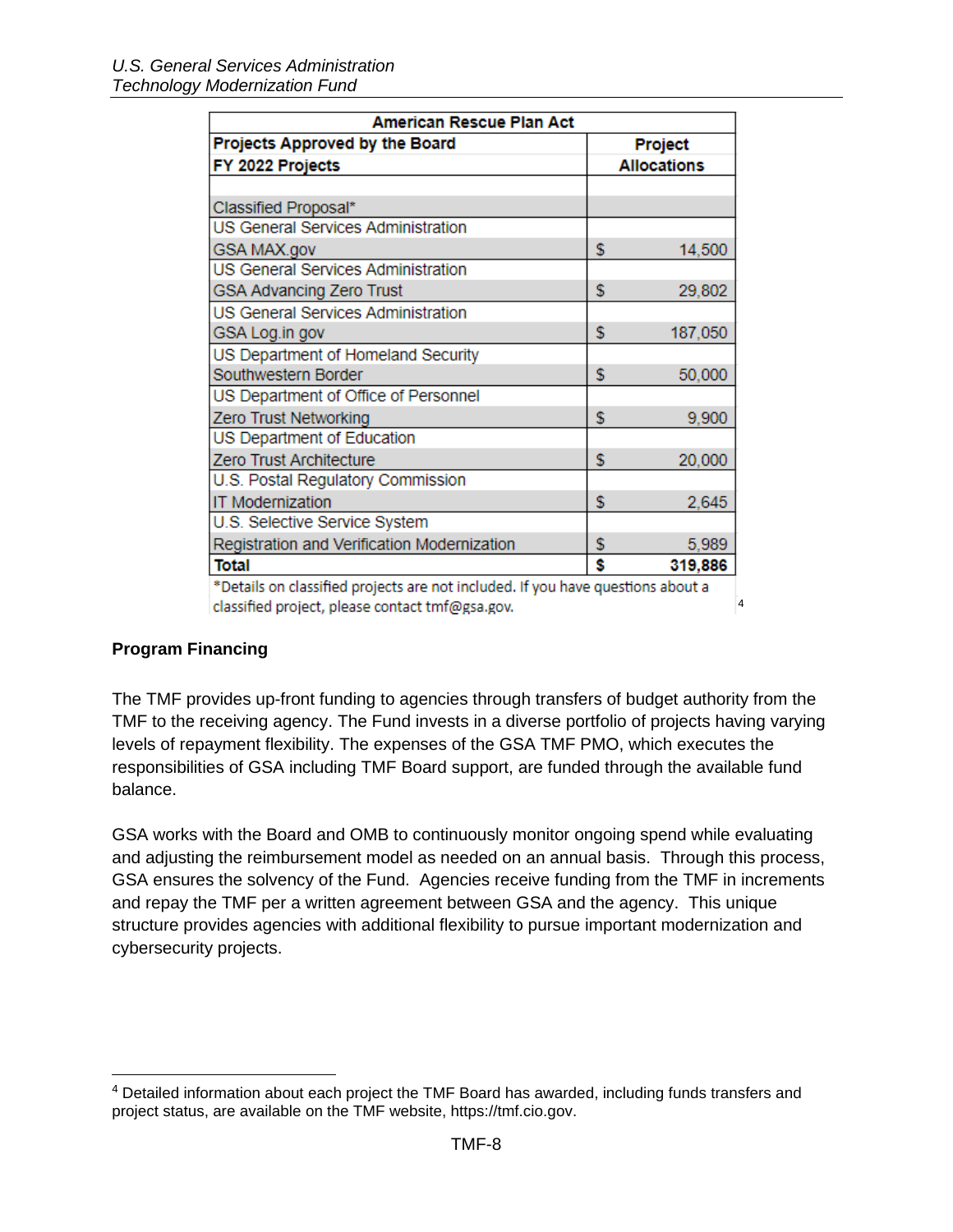The TMF PMO is requesting \$300 million in FY 2023, an increase of \$275 million over the FY 2022 annualized CR level, to accelerate Government-wide IT modernization efforts, meet a significant increase in demand for investment from agencies, support active projects, and the associated program management and project oversight.

### <span id="page-8-0"></span>**Amounts Available for Obligation**

(Dollars in Thousands)

| <b>Resources:</b>                              | FY 2021<br>Actual |          | FY 2022<br>Annualized<br>C.R. | FY 2023<br>Request |           |  |
|------------------------------------------------|-------------------|----------|-------------------------------|--------------------|-----------|--|
| Available from prior year                      | \$                | 86,563   | \$<br>121,298                 | \$                 | 114,421   |  |
| Appropriation                                  | \$                | 25,000   | \$<br>25,000                  | \$                 | 300,000   |  |
| <b>Return of Unused Funds</b>                  | \$                | 9,669    | \$<br>1,308                   | \$                 |           |  |
| <b>Offsetting Collections</b>                  | \$                | 7,091    | \$<br>15,634                  | \$                 | 38,964    |  |
| <b>Total Resources Available</b>               | \$                | 128,323  | \$<br>163,240                 | \$                 | 453,385   |  |
| <b>PMO Obligations</b>                         | \$                | (805)    | \$<br>(4, 219)                | \$                 | (6, 259)  |  |
| <b>Transfer Out for Modernization Projects</b> | \$                | (6, 220) | \$<br>(44,600)                | \$                 | (233,000) |  |
| <b>Fund Balance</b>                            | \$                | 121,298  | \$<br>114,421                 | \$                 | 214,126   |  |

Note: Total Resources Available and Fund Balances include amounts committed to approved projects in the outyears but are reflected here as they contribute to the current balances.

| American Rescue Plan Act 2021 - 2025    | FY 2021<br>Actual | FY 2022<br>Annualized<br>C.R. | FY 2023<br>Request |  |  |
|-----------------------------------------|-------------------|-------------------------------|--------------------|--|--|
| <b>Resources:</b>                       |                   |                               |                    |  |  |
| Available from prior year               | \$                | \$1,000,000                   | 515,492<br>\$      |  |  |
| Appropriation                           | 1,000,000         | \$                            | \$                 |  |  |
| Total Resources Available               | 1,000,000<br>\$   | \$1,000,000                   | 515,492<br>\$      |  |  |
| Transfer Out for Modernization Projects |                   | (484, 508)<br>\$              | (402, 785)<br>\$   |  |  |
| <b>Fund Balance</b>                     | 1,000,000         | 515,492<br>\$                 | 112,707<br>\$      |  |  |

Note: \$1 billion was appropriated in the American Rescue Plan Act of 2021 (P.L. 117-2).